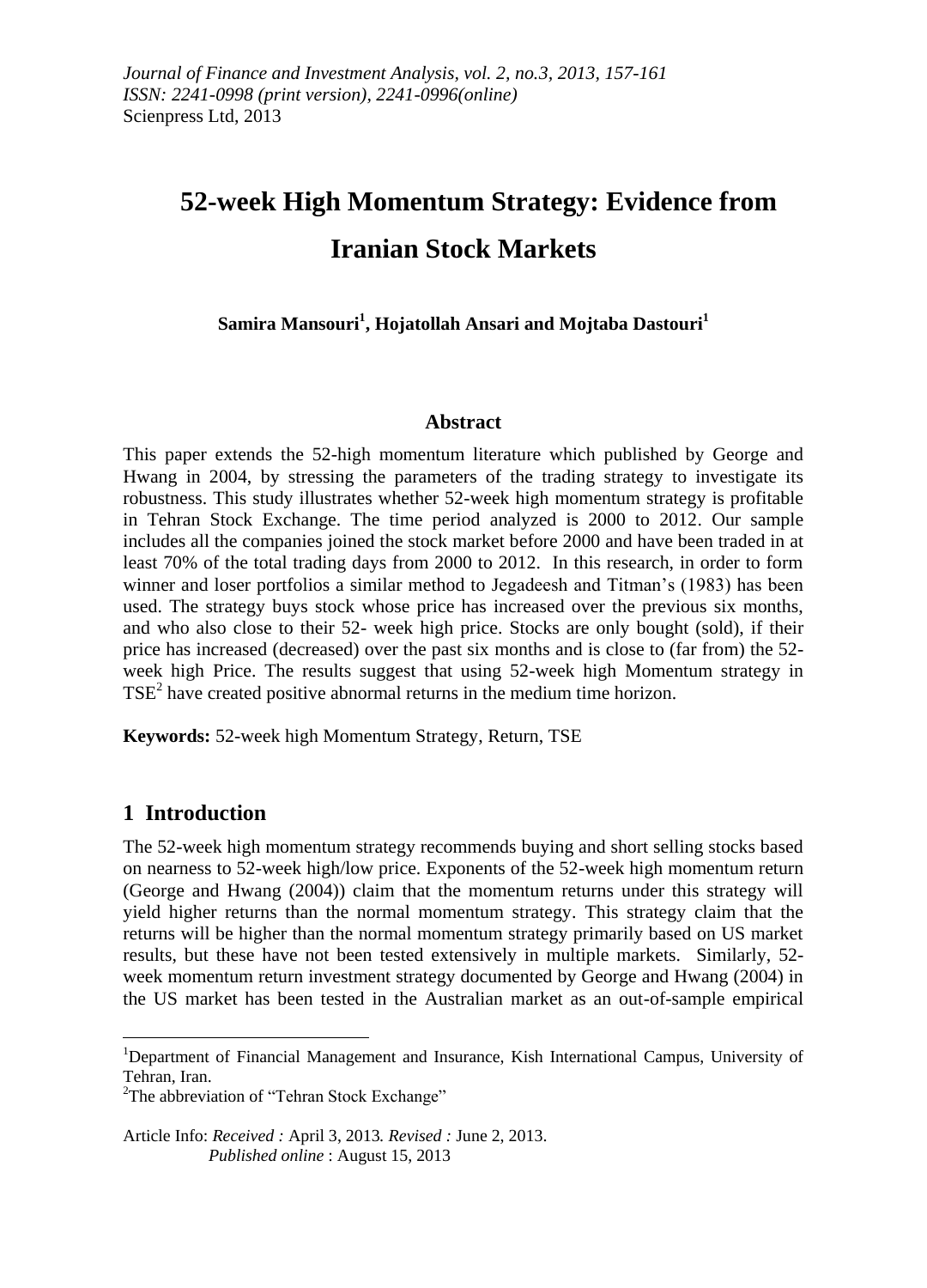study. Recently, Du (2008) tested 52-week momentum strategy on international stock indices and documented positive and statistically significant 52-week momentum returns. However, the dataset covers indices rather than stocks listed within a country.

George and Hwang (2004) document how 52-week high momentum returns generate superior returns when the stock selection is made on the proximity to 52-week high/low price rather than the traditional total returns approach utilized in pioneering research by Jegadeesh and Titman (1993). George and Hwang (2004) results show that returns associated with the 52-week high strategy are about twice as large as those associated with the normal momentum returns (Jegadeesh and Titman (1993)) and industrial momentum return (Moskowitz and Grinblatt (1999)). The calendar month anomaly does not also apply to a 52-week momentum strategy as the difference is even larger outside of January. George and Hwang (2004) espouse that the 52-week measure has superior predictive power as stocks trading at 52-week high and low price are readily available from many sources. The authors suggest that when a stock's price has been pushed near or to new 52-week high, investors are likely to sell the stock even when the information implies a trend of increasing price. But eventually, the information is incorporated into the price and the price goes up, resulting in a price continuation.

 George and Hwang (2004) add that the behavioral explanation for momentum returns by Barberis et al. (1998) and Hong and Stein (1999) does not hold for the 52-week high investing metric as return reversal is not present after a 24-month holding period. Earlier literature maintains that short-term or medium-2 Calendar anomaly refers to similar patterns in stock return from year to year, month to month. Term momentum is followed by long-term reversals. Lee and Swaminathan (2000) and Jegadeesh and Titman (2001) examine the unconditional mean profits for six-month momentum strategies over a five– year holding period, documenting profit reversals in years two through five inclusive. According to existing behavioral theories, either under-reaction or over-reaction explanations for momentum include the short-term momentum being followed by a longterm reversal. This is fundamental to the whole process whereby information is incorporated into stock prices. George and Hwang (2004) challenge this proposition, finding no long–term reversals for the 52-week high momentum returns as the returns remain positive after 12 months of holding period and accordingly conclude that the short-term momentum and long-term reversals are separate phenomena. Nevertheless, Du (2008) did not find any evidence of continuing 52-week momentum returns when testing this proposition using international equity indices.

Marshall and Cahan (2005) contribute further evidence, presenting an outof-sample test for the 52-week high strategy using Australian Stock Exchange (ASX) data and find high profitability for the strategy. However, they use a different approach, suggesting their implementation focuses on practical strategies, i.e., returns are calculated on the basis of closing price and invested on next day opening price. The study is also constrained in terms of stocks involved in the sample, using only those stocks which are approved for short-selling by the Australian Stock Exchange. Du (2008) tests a 52-week momentum strategy on international stock indices and documents positive and statistically significant 52-week momentum returns even after adjusting for risk and transaction-cost. However, the results also show that the 52-week momentum returns follow reversals similar to those of Jegadeesh and Titman (1993) momentum returns.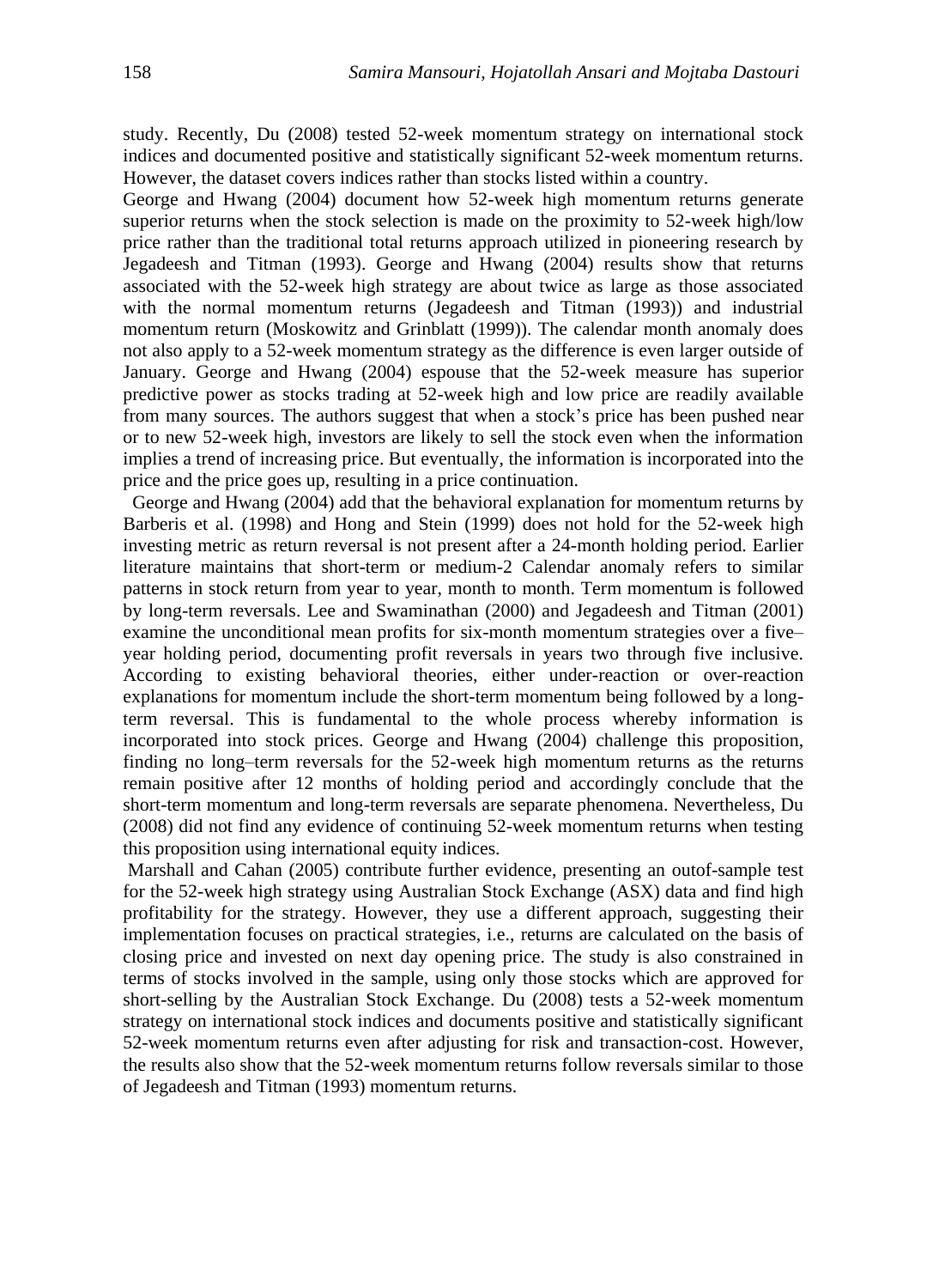## **2 Methodology**

The framework for calculating 52-week momentum returns is based on the current price of the stock to the last 52-week's high/low price. The method is similar to Jegadeesh and Titman (1993), except the ranking of stocks is based on the nearness of current price to its 52-week high. At the end of 12 months of the formation period, all stocks are ranked as the current3 close price to 52-week high price. These stocks are ranked and assigned to three portfolios where the Winner portfolio consists of those stocks currently trading close to the last 52-week high price, whereas the Loser portfolio consists of those stocks with a low price when compared to the last 52-week high price. The whole sample is divided into three portfolios where the top 33% belong to Winner stocks and the bottom 33% to Loser stocks. Stocks are only bought (sold), if their price has increased (decreased) over the past six months and are close to (far from) the 52- week high price. The aim is to cut out stocks that are considered to underperforming in the 52- week high momentum strategy, leaving only true winner and loser stock. This strategy was found to increase the strength of the 52- week high momentum strategy.

The analysis of the 52-week high momentum return is based on value-weighted4 returns unless otherwise stated. The value-weighted approach substantially controls observations for some specific problems that are more pronounced in small capitalization stocks, e.g., outliers, incorrect data recording etc.

The strategy is also computed using formation/holding periods other that the suggested 12 months (52 weeks) formation periods and i-months holding period that i Є  $\{1,2,3,6,9,12\}$  to detect if the returns are due to data mining.

To calculate the continuously compounded return, the following equation was used:

$$
R_t = \log(\frac{P_t}{P_{t-1}}) \tag{1}
$$

That  $P_{t-1}$  is the close price at the beginning of the holding period,  $P_t$  is the close price at the end of holding, and  $R_t$  is the portfolio return at the end of the holding period.

#### **3 Data**

**.** 

The period of analysis was from 21 March 2000 to 21 of March 2012. Our sample consists of all companies that joined the TSE before 21 March 2000 and have been traded in at least 70% of the total trading days. In this study, the Kolmogorov-Smirnov Test tested normality, and then Compare Mean Test was used to investigate the statistical significance of the momentum portfolio returns.

<sup>&</sup>lt;sup>3</sup> average 1-months price from the end of the holding period

<sup>&</sup>lt;sup>4</sup>The value-weighted is the approach where money is allocated in proportion to the market capitalization of the stocks.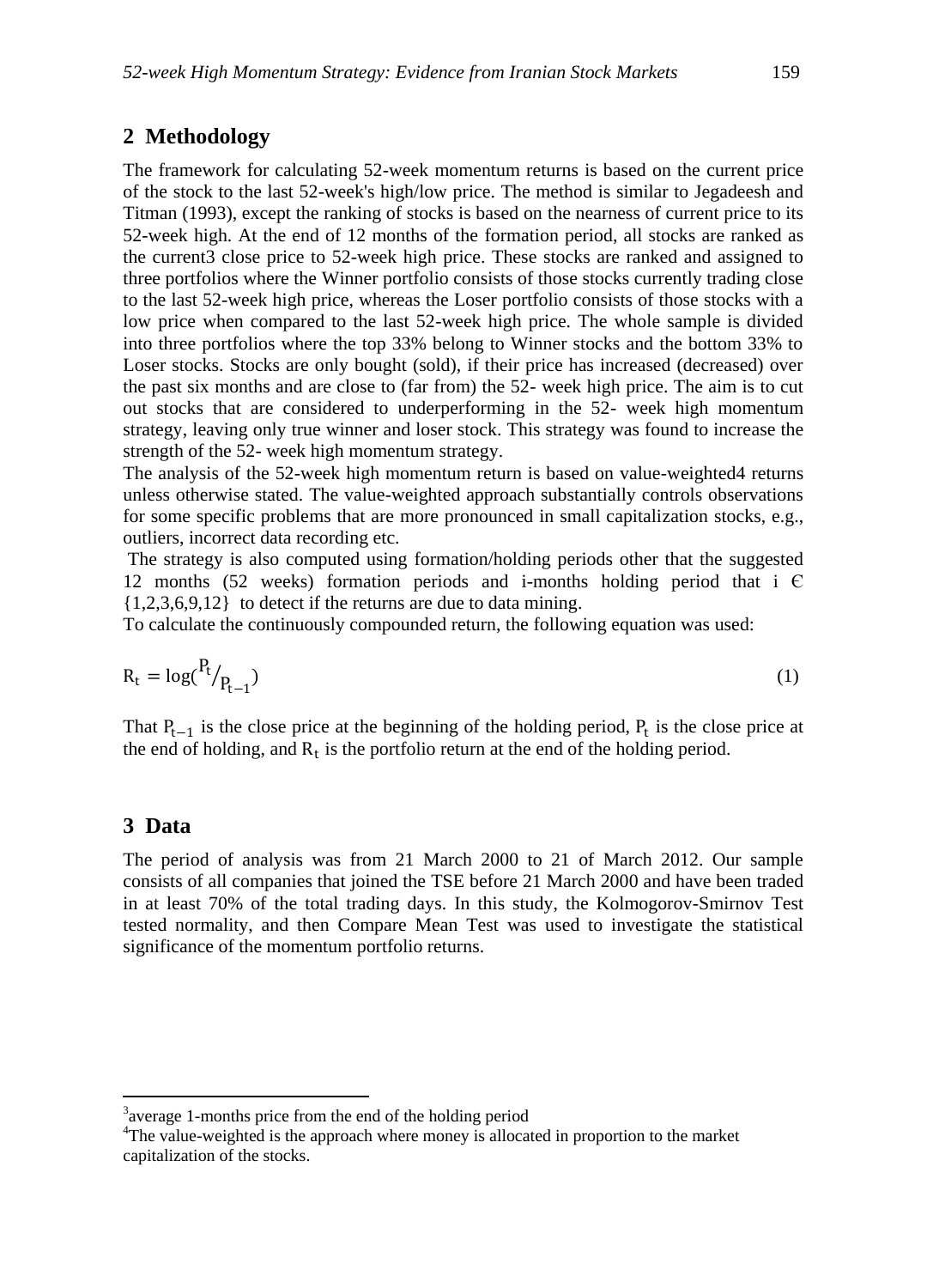## **4 Results**

George and Hwang in their seminal paper, find that the ratio of the stock's close price to its 52-week high price is a good predictor of future returns. 52-week high Momentum strategies that have been shown to positive significant abnormal returns in the U.S market by buying stocks that are close to their 52-week high price and selling stocks that are far from their 52-week high Price, also generate significant profits in Iran.

George and Hwang (2004) and Marshall and Cahan (2005) primarily rely on a 6-month holding period to illustrate the superiority of the 52-week high momentum return. However, different holding period returns may be calculated to check if the 52-week high momentum return is consistent over differing periods or whether the profit is only present for a specific holding period. Momentum returns for various holding periods can be computed and in this study  $1, 2, 3, 6, 9, 12$  months are tested.

This section indicates the findings of the tests. The profitability of the 52-week high momentum strategy, the monthly and average period return, T-statistic, significance, and the lower/ upper limits at the 5% significant level were indicated.

In panel A, regarding the significance, upper and lower limits, the 52-week high momentum returns were positive for 4 strategies, and is negative or zero for the other two period. Therefore, it was concluded that 52-week high momentum had existed in TSE, and using this strategy led to the generation of Positive returns.

| Strategy |                       | $H=1$                             | $H=2$   | $H = 3$        | $H=6$           | $H=9$      | $H=12$          |  |
|----------|-----------------------|-----------------------------------|---------|----------------|-----------------|------------|-----------------|--|
| $F=12$   | Return                | $\overline{\phantom{a}}$<br>0.13% | 1.75%   | 7.39%          | 9.95%           | 13.24%     | 14.12%          |  |
|          | $M_R$ <sub>**</sub> 5 | 0.09%                             | 0.63%   | 1.76%<br>$*^6$ | 1.18%<br>$\ast$ | 1.05%<br>* | 0.84%<br>$\ast$ |  |
|          | t-<br>statistic       | $-0.12$                           | 1.01    | 3.00           | 2.77            | 3.96       | 3.05            |  |
|          | lower                 | $-0.02$                           | $-0.02$ | 0.03           | 0.03            | 0.07       | 0.05            |  |
|          | upper                 | 0.02                              | 0.05    | 0.12           | 0.17            | 0.20       | 0.23            |  |
|          | sig                   | 0.91                              | 0.32    | 0.00           | 0.01            | 0.00       | 0.00            |  |

# **5** Conclusion

In summary, the results suggest that a 52-week high momentum strategy in TSE have positive and statistically significant abnormal returns in the medium-time horizon with an average monthly return of 1.76% over market, and average 52-week momentum return decreases from  $1.76\%$  (3-month holding period) to 0.84% (12-month holding period). But the results for the short horizon time (1 and 2-month holding period) do not indicate a profitable investment strategy.

The results from this study suggest that a 52-week high momentum strategy is profitable in TSE with an average monthly return of 1.76% over market. The results from this study

<sup>&</sup>lt;sup>5</sup> \* To indicate the abnormal Returns significancy, they have been marked with "\*".

 $6**$  M R means average monthly returns. To obtain a monthly figure, we divide the total return to the strategy by the number of months. For example in a  $L = 30$ -day period, we divide by 1.4,  $L =$ 60 days by 2.8, L = 90 days by 4.2, L = 180 days by 8.4, L=270 by 12.6 and L=360 by 16.8.